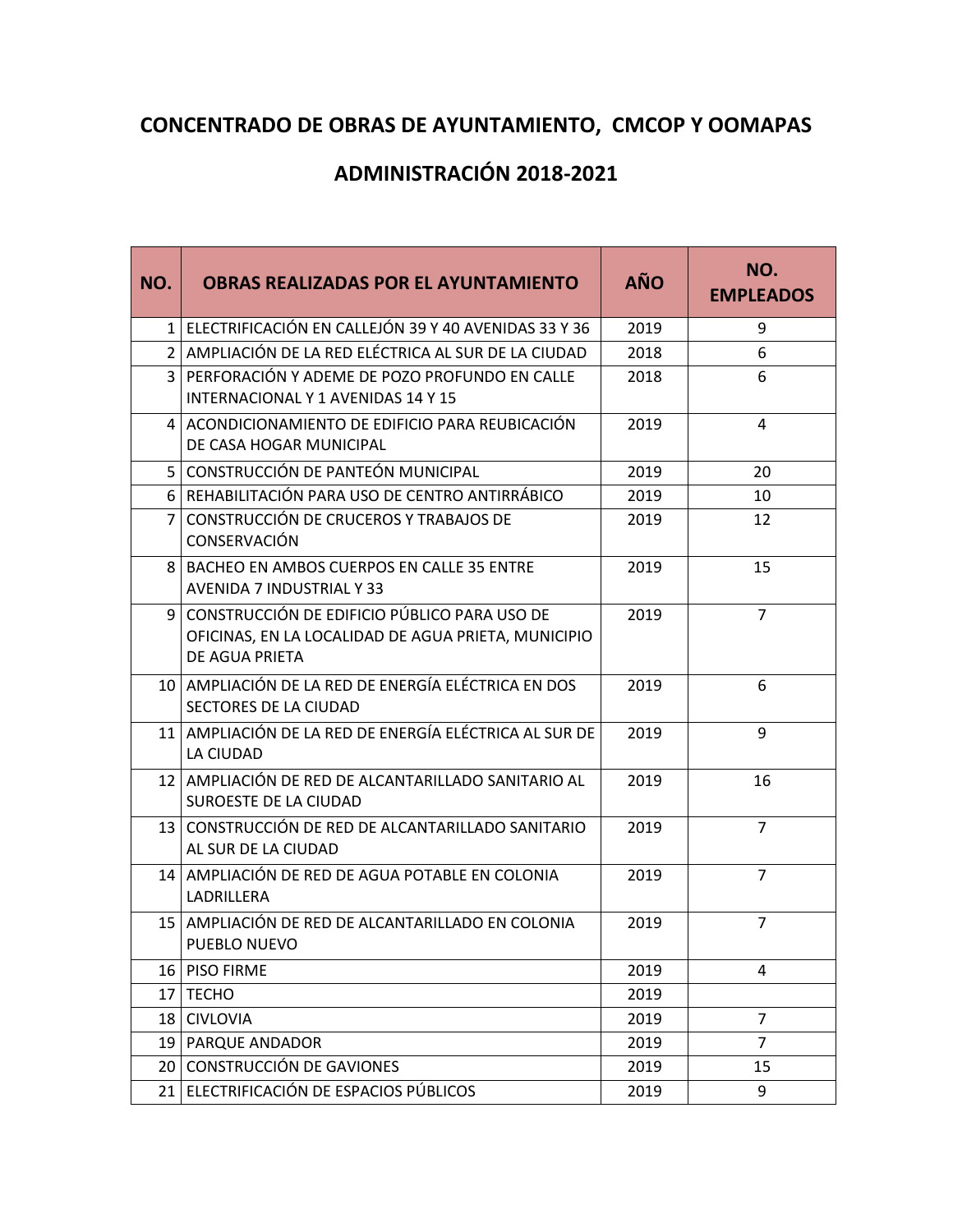|                 | 22 CONSTRUCCIÓN DE CUARTO DE VIVIENDA                                                                                                                                            | 2019 | 7              |
|-----------------|----------------------------------------------------------------------------------------------------------------------------------------------------------------------------------|------|----------------|
|                 | 23 CONSTRUCCIÓN DE BAÑO CON BIODIGESTOR                                                                                                                                          |      | 6              |
|                 | 24 CONSTRUCCIÓN DE CRUZAMIENTO A NIVEL EN EL KM. TA-<br>204 +602.00 EN EL MUNICIPIO DE AGUA, PRIETA, SONORA                                                                      | 2019 | 30             |
|                 | 25 CONSTRUCCIÓN DE CRUZAMIENTO A NIVEL EN EL KM. TA-<br>204+602.00, SUMINISTRO E INSTALACIÓN DE PRELOSAS Y<br>SEÑALIZACIÓN DE CRUCERO, EN EL MUNICIPIO DE AGUA<br>PRIETA, SONORA | 2019 | 30             |
|                 | 26 COLOCACIÓN DE TOPES EN CRUZAMIENTO                                                                                                                                            | 2019 | 9              |
| 27 <sup>1</sup> | CONSTRUCCIÓN DE GAVIONES                                                                                                                                                         | 2019 | 15             |
|                 | 28 AMPLIACIÓN DE LA RED DE ENERGÍA ELÉCTRICA EN CALLE<br>48 AVENIDA 18 Y 20                                                                                                      | 2019 | 6              |
| 29.             | AMPLIACIÓN DE LA RED DE ENERGÍA ELÉCTRICA EN CALLE<br>45 AVENIDA 33 Y 40                                                                                                         | 2019 | 9              |
|                 | 30 AMPLIACIÓN DE LA RED DE ENERGÍA ELÉCTRICA EN<br><b>CUATRO SECTORES DE LA CIUDAD</b>                                                                                           | 2019 | 6              |
| 31              | CONSTRUCCIÓN DE PUENTES PEATONALES EN DOS<br>SECTORES DE LA CIUDAD                                                                                                               | 2019 | 6              |
|                 | 32 PAVIMENTACIÓN CON CONCRETO HIDRÁULICO DE<br>CRUCEROS VIALES EN VARIOS SECTORES DE LA CIUDAD,<br>EN LA LOCALIDAD DE AGUA PRIETA, MUNICIPIO DE AGUA<br>PRIETA, SONORA           | 2019 | $\overline{7}$ |
| 33              | MANTENIMIENTO SUPERFICIAL DE DUELA EN GIMNASIO<br><b>MUNICIPAL</b>                                                                                                               | 2020 | 3              |
|                 | 34   IMPERMEABILIZACIÓN DE GIMNASIO MUNICIPAL                                                                                                                                    | 2020 | $\overline{2}$ |
|                 | 35   CONSTRUCCIÓN DE TOPES PEATONALES                                                                                                                                            | 2020 | 10             |
|                 | 36 REHABILITACIÓN DE VIVIENDA INCENDIADA                                                                                                                                         | 2020 | 3              |
|                 | 37   PARQUE ANDADOR UBICADO EN CALLE 6 AVENIDA 15<br>SEGUNDA ETAPA                                                                                                               | 2020 | $\overline{7}$ |
|                 | 38 REHABILITACIÓN DE CANCHA DE VOLIBOL EN CALLE 2<br><b>AVENIDA 15</b>                                                                                                           | 2020 | $\overline{7}$ |
|                 | 39 CONSTRUCCIÓN DE REVESTIMIENTO EN AGUA PRIETA,<br>LOCALIDAD DE AGUA PRIETA, SONORA                                                                                             | 2020 | 22             |
| 40              | REHABILITACIÓN DE PASTO SINTÉTICO EN CAMPO DE<br>FUTBOL EN UNIDAD DEPORTIVA                                                                                                      | 2020 | $\overline{2}$ |
| 41              | CONSTRUCCIÓN DE EDIFICIO PÚBLICO PARA USO DE<br>OFICINAS, EN LA LOCALIDAD DE AGUA PRIETA, MUNICIPIO<br>DE AGUA PRIETA, SEGUNDA ETAPA                                             | 2020 | $\overline{7}$ |
| 42              | CONSTRUCCIÓN DE RED DE MEDIA TENSIÓN EN CALLE 43<br>Y 45 AVENIDA 38 Y 40                                                                                                         | 2020 | 9              |
|                 | 43   INSTALACIÓN DE ALIMENTACIÓN Y DISTRIBUCIÓN<br>ELÉCTRICA PARA CASA HOGAR                                                                                                     | 2020 | 9              |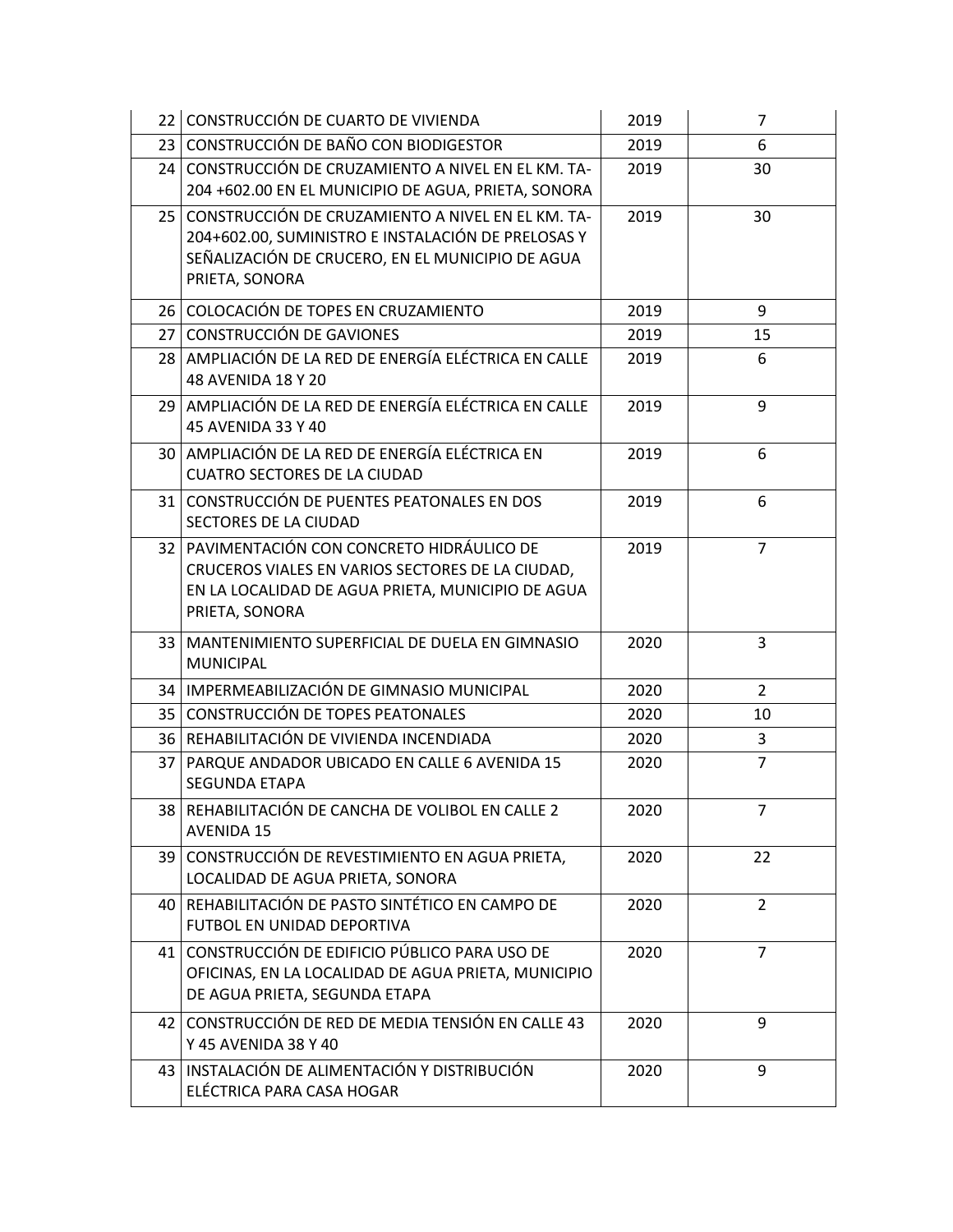| 44 | MANTENIMIENTO CORRECTIVO EN VIALIDADES DE LA<br>CIUDAD DE AGUA PRIETA              | 2020 | 22             |
|----|------------------------------------------------------------------------------------|------|----------------|
|    | 45 CONSTRUCCIÓN DE RED DE AGUA POTABLE EN COLONIA<br><b>VALLES DUARTE</b>          | 2020 | 16             |
|    | 46 CONSTRUCCIÓN DE RED DE BAJA TENSIÓN EN COLONIA<br><b>VALLES DUARTE</b>          | 2020 | 9              |
|    | 47 CONSTRUCCIÓN DE ANDADOR ALAMITO                                                 | 2020 | 6              |
|    | 48 CONSTRUCCIÓN DE PUENTES PEATONALES EN AGUA<br><b>PRIETA</b>                     |      | 8              |
| 49 | INSTALACIÓN DE TANQUES PARA ALMACENAMIENTO DE<br>AGUA POTABLE EN EJIDO AGUA BLANCA | 2020 | 6              |
|    | 50 CONSTRUCCIÓN DE RED DE ALCANTARILLADO EN<br>COLONIA VALLES DUARTE               | 2020 | $\overline{7}$ |
|    | 51 CONSTRUCCIÓN DE PARQUE EN FRACCIONAMIENTO<br>PASEOS DEL PARQUE                  | 2020 | 5.             |
|    | 52 CONSTRUCCIÓN DE PARQUE EN FRACCIONAMIENTO<br><b>SANTA FE</b>                    | 2020 | 5              |
|    | 53 CONSTRUCCIÓN DE PARQUE EN FRACCIONAMIENTO<br><b>VILLAS DE TOSCANA</b>           | 2020 | $\overline{7}$ |
|    | 54 CONSTRUCCIÓN DE PIE DE CASA EN LA CIUDAD DE AGUA<br><b>PRIETA</b>               | 2020 | $\overline{7}$ |
| 55 | CONSTRUCCIÓN DE PARQUE ANDADOR EN<br>FRACCIONAMIENTO PRIVADA EL ALAMO              | 2020 | $\overline{7}$ |

**TOTAL DE EMPLEOS: 500**

| NO.            | <b>OBRAS REALIZADAS CMCOP</b>                                                                                                                         |
|----------------|-------------------------------------------------------------------------------------------------------------------------------------------------------|
| 1 <sup>1</sup> | AUMENTO DE CARGA DE ENERGÍA ELÉCTRICA EN ESCUELA<br>PRIMARIA JOSÉ MARÍA MORELOS Y PAVÓN, DOMICLIO<br>CONOCIDO, EJIDO COLONIA MORELOS.                 |
|                | 2   CONSTRUCCIÓN DE TEJABAN EN JARDÍN DE NIÑOS JEAN<br>HENRY DUNAT, UBICADO EN CALLE 33 Y 34 AVENIDA 22,<br><b>LOCALIDAD AGUA PRIETA</b>              |
| $\overline{3}$ | CONSTRUCCIÓN DE BARDA PERIMETRAL EN ESCUELA<br>SECUNDARIA GENERAL NO. 1 UBICADO EN CALLE 35<br>ENTRE AVENIDAS 18 Y 20, LOCALIDAD AGUA PRIETA          |
|                | 4 REHABILITACIÓN DE PILA DE AGUA POTABLE, UBICADO EN<br>CARRETERA AGUA PRIETA-BAVISPE 410 ML AL ESTE EN EL<br>EJIDO RUSBAYO, LOCALIDAD EJIDO RUSBAYO. |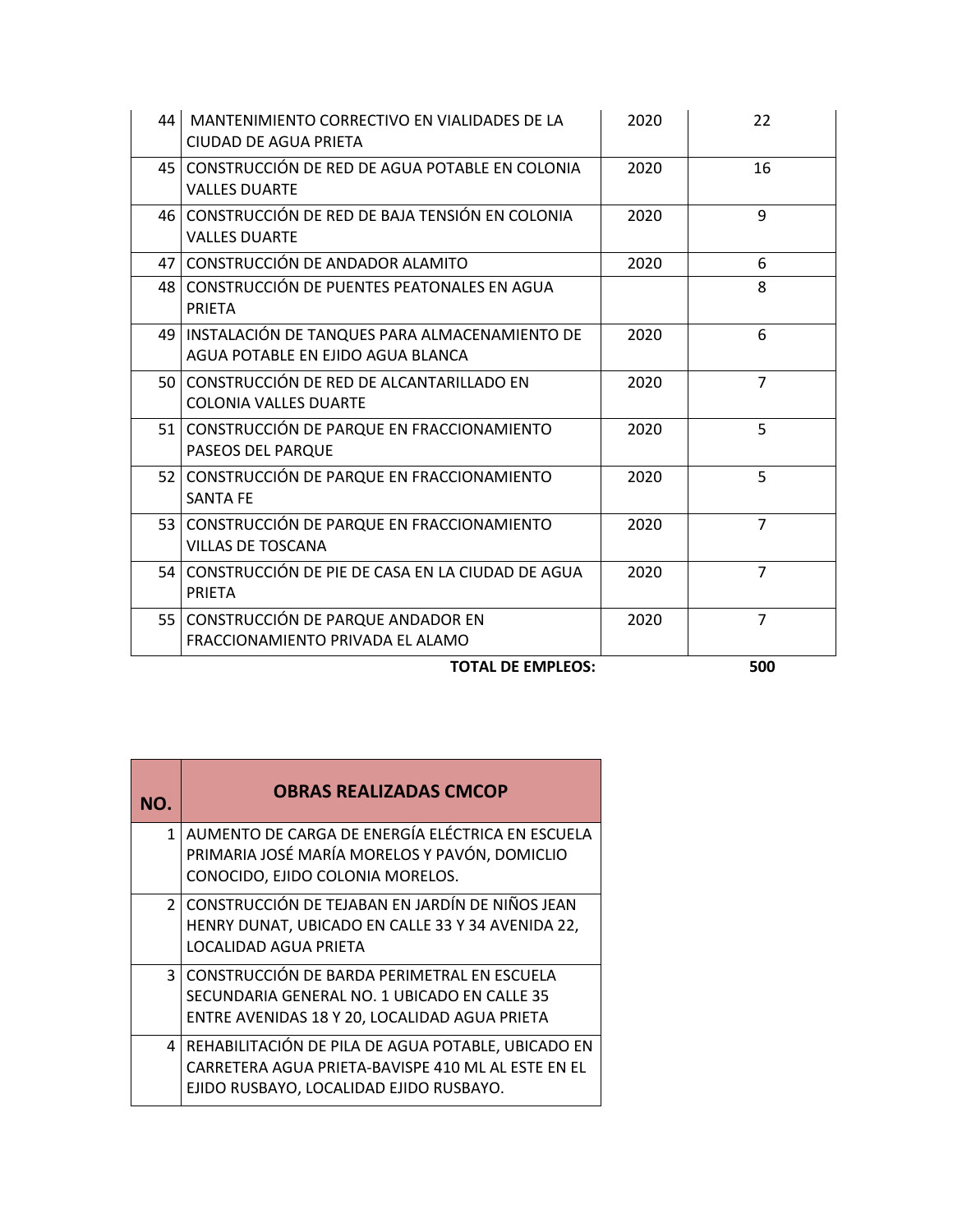|                 | 5 AMPLIACIÓN DE LA RED DE ELECTRIFICACIÓN EN CALLE 33<br>AVENIDA 4 Y 5, EN LA LOCALIDAD DE AGUA PRIETA                                       |
|-----------------|----------------------------------------------------------------------------------------------------------------------------------------------|
|                 | 6   AMPLIACIÓN DE LA RED DE ELECTRIFICACIÓN EN CALLE 9<br>AVENIDA 46A, EN LA LOCALIDAD DE AGUA                                               |
| $\overline{7}$  | AMPLIACIÓN DE LA RED DE ELECTRIFICACIÓN UBICADO EN<br>CALLEJÓN 42-43 AVENIDA 18 Y 20, EN LA LOCALIDAD DE<br>AGUA                             |
| 8               | CONSTRUCCIÓN DE ANDADOR DE ACCESO A ADUANA,<br>UBICADO EN CALLE INTERNACIONAL ENTRE AVENIDAS<br>FERROCARRIL Y TRES, LOCALIDAD DE AGUA PRIETA |
| 9               | CONFORMADO DE CAMINO RURAL DE AGUA PRIETA A<br>EJIDO COLONIA MORELOS, EN LA LOCALIDAD EJIDO<br>COLONIA MORELOS.                              |
| 10 <sub>l</sub> | ELECTRIFICACIÓN EN CALLE 40 AVENIDA 15 Y16                                                                                                   |
| 11 <sup>1</sup> | ELECTRIFICACIÓN EN CALLEJÓN 45 Y 46 AVENIDAS 16 Y 18                                                                                         |
|                 | 12 ELECTRIFICACIÓN EN CALLE 40 AVENIDA 7 Y 8                                                                                                 |
| 13              | ELECTRIFICACIÓN EN CALLE 36 Y 37 AVENIDA 3 Y 5<br><b>INDUSTRIAL</b>                                                                          |
| 14              | ELECTRIFICACIÓN EN PROLONGACIÓN CALLE 6 ACCESO A<br><b>HOSPITAL</b>                                                                          |
| 15 <sup>1</sup> | ELECTRIFICACIÓN EN CALLE 42 AVENIDA 30 Y 31                                                                                                  |
| 16              | ELECTRIFICACIÓN EN CALLE 45 Y 46 AVENIDA 32 Y 33                                                                                             |
| 17              | ELECTRIFICACIÓN EN CALLE 54 Y 55 AVENIDA 7                                                                                                   |
| 18 <sup>1</sup> | ELECTRIFICACIÓN EN CALLE 44 Y 45 AVENIDA 30 Y 31                                                                                             |
| 19              | ELECTRIFICACIÓN EN CALLEJÓN 46 ENTRE AVENIDAS 17 Y<br>18                                                                                     |

| NO. | <b>OBRAS REALIZADAS POR OOMAPAS</b>                                                                                | <b>AÑO</b> | NO.<br><b>EMPLEADOS</b> | NO.<br><b>EMPLEADOS</b><br><b>POR</b><br><b>CONTRATO</b> |
|-----|--------------------------------------------------------------------------------------------------------------------|------------|-------------------------|----------------------------------------------------------|
|     | REPARACIÓN DE POZO NUM 17 UBICADO EN<br>CALLE 34 AVE, 17 CON FLECHA DESPRENDIDA Y                                  | 2018       | 6                       | 2                                                        |
|     | SE FUE A FONDO                                                                                                     |            |                         |                                                          |
|     | 2 CAMBIO DE COMBUSTIÓN INTERNA A<br>ELECTRIFICACIÓN DEL POZO NUM. 21 UBICADO<br>EN CALLE 38 AVE 14                 | 2018       | 6                       | 2                                                        |
|     | 3   REPARACIÓN DEL POZO NUM. 3 UBICADO EN<br>CALLE 2 AVE 24 SE SACO TODO EL EQUIPO<br>ENCONTRÁNDOSE UN TUBO CAPADO | 2018       | 6                       | າ                                                        |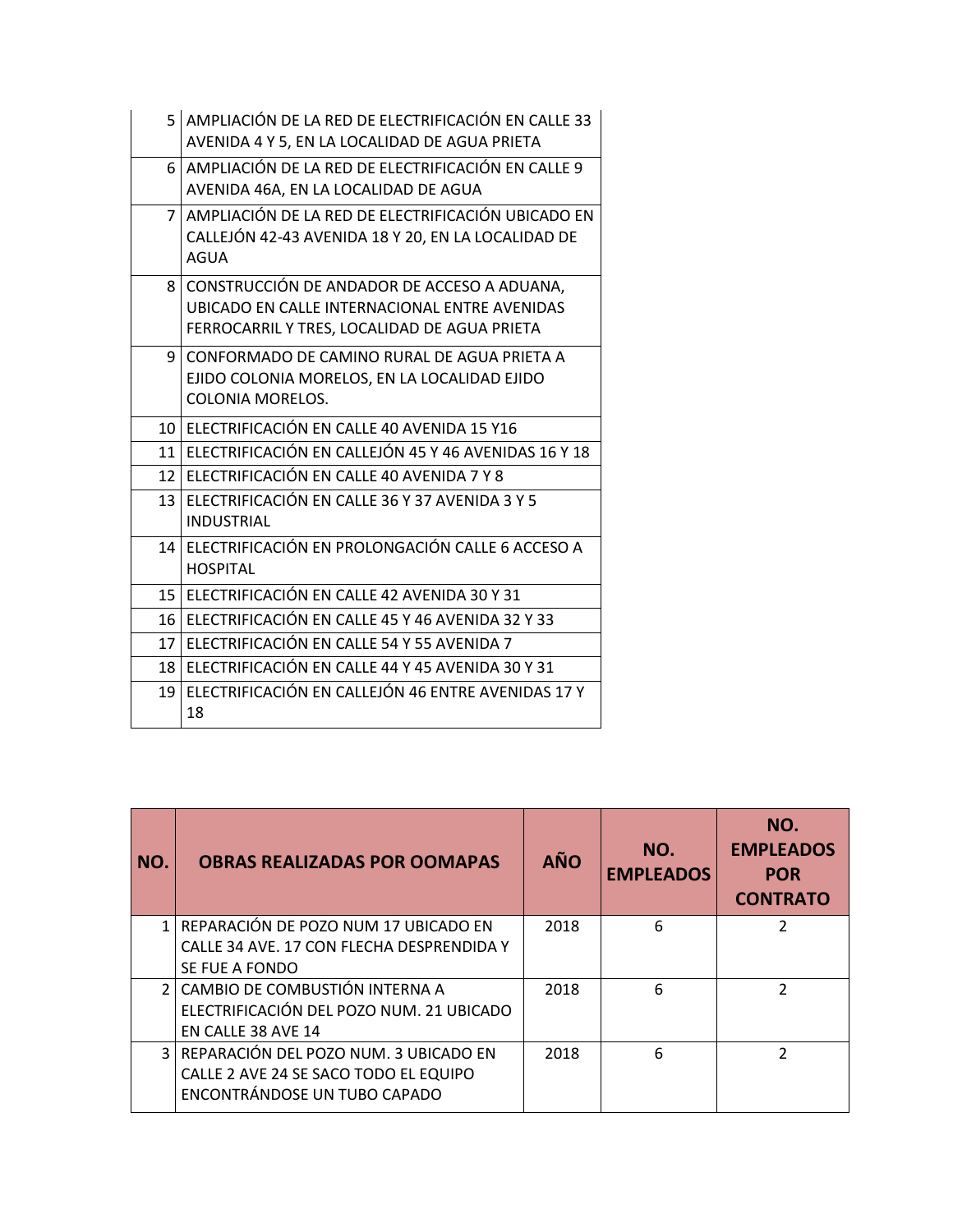|                 | REMPLAZANDO TRES TRAMOS COMPLETOS                                                                                                                                                             |      |                |    |
|-----------------|-----------------------------------------------------------------------------------------------------------------------------------------------------------------------------------------------|------|----------------|----|
|                 |                                                                                                                                                                                               |      |                |    |
|                 | 4   INICIO DE PERFORACIÓN DEL POZO NUM. 1<br>UBICADO EN CALLE INT. AVE 14 (OBRAS<br>PUBLICAS)                                                                                                 | 2018 |                | 10 |
|                 | 5   SE CAMBIARON MANGUERAS VIEJAS POR<br>NUEVAS Y DE LARGA DURACIÓN EN ALGUNOS<br>SECTORES CON PROBLEMAS DE FUGAS<br><b>FRECUENTES</b>                                                        | 2018 | 10             |    |
|                 | 6   SE ADQUIRIERON 300 MICROMEDIDORES PARA<br>INSTALARSE EN COMERCIOS E INDUSTRIAS                                                                                                            | 2019 | 8              |    |
|                 | 7   SE INSTALARON MEDIDORES EN ESCUELAS<br>PARA SU CONTROL DE CONSUMO Y TENER EL<br><b>CUIDADO DEL AGUA</b>                                                                                   | 2019 | 8              |    |
|                 | 8 PERSONAL DE OOMAPAS CONTRIBUYE EN LA<br>REPARACIÓN DE FUGAS DENTRO DE LOS<br>PLANTELES ESCOLARES                                                                                            | 2019 | 8              |    |
|                 | 9 REPOSICIÓN DE COLECTOR DE 24 PULGADAS DE<br>LA AVENIDA 14 A LA 20 POR LAS CALLES 17 A 22                                                                                                    | 2019 | $\overline{2}$ | 15 |
|                 | 10   REMODELACIÓN DE OFICINAS DEL ÁREA<br><b>TÉCNICA</b>                                                                                                                                      | 2019 | 4              |    |
|                 | 11 CAMBIO DE EQUIPO EN POZO NUM. 17<br>UBICADO EN CALLE 34 Y 35 AVE 17                                                                                                                        | 2019 | 6              |    |
|                 | 12 REUBICACIÓN DE 3 POZOS CON UN TOTAL DE<br>RECURSOS DE CASI 9 MILLONES                                                                                                                      | 2019 | 6              | 6  |
|                 | 13   AMPLIACIÓN DE ALCANTARILLADO Y<br>DESCARGAS SANITARIAS SECTOR DE LAS CALLES<br>36 A 41 DE LAS AVES 2 A LA 38 CON UN TOTAL<br>DE INVERSIÓN DE \$ 6.3 MILLONES CON<br>PARTICIPACIÓN DE CEA | 2019 |                | 15 |
|                 | 14 CAMBIO DE VÁLVULA DE COMPUERTA Y<br>VÁLVULA CHECK EN POZO NUM. 16<br><b>ACUAMUNDO</b>                                                                                                      | 2019 | 8              |    |
|                 | 15   SE INSTALARON ANTENAS EN 15 POZOS Y EN 1<br>PILA PARA TELEMETRÍA                                                                                                                         | 2019 | 6              |    |
|                 | 16 SISTEMA DE TELEMETRÍA EN TANQUE ELEVADO<br>DE ACUAMUNDO                                                                                                                                    | 2019 | 6              |    |
|                 | 17   INSTALACIÓN DE 18 MACROMEDIDORES EN<br><b>POZOS</b>                                                                                                                                      | 2019 | $\mathbf{1}$   | 3  |
| 18 I            | CAMBIO DE ATARJEAS DE LA CALLE 6 AVE 15 A<br>LA 16                                                                                                                                            | 2019 | $\overline{7}$ |    |
|                 | 19 CAMBIO DE ATARJEAS DE LA CALLE 2 AVE 15 A<br>LA 16                                                                                                                                         | 2019 | $\overline{7}$ |    |
| 20 <sub>1</sub> | CAMBIO DE ATARJEAS DE LA CALLE 6 Y 7                                                                                                                                                          | 2019 | $\overline{7}$ |    |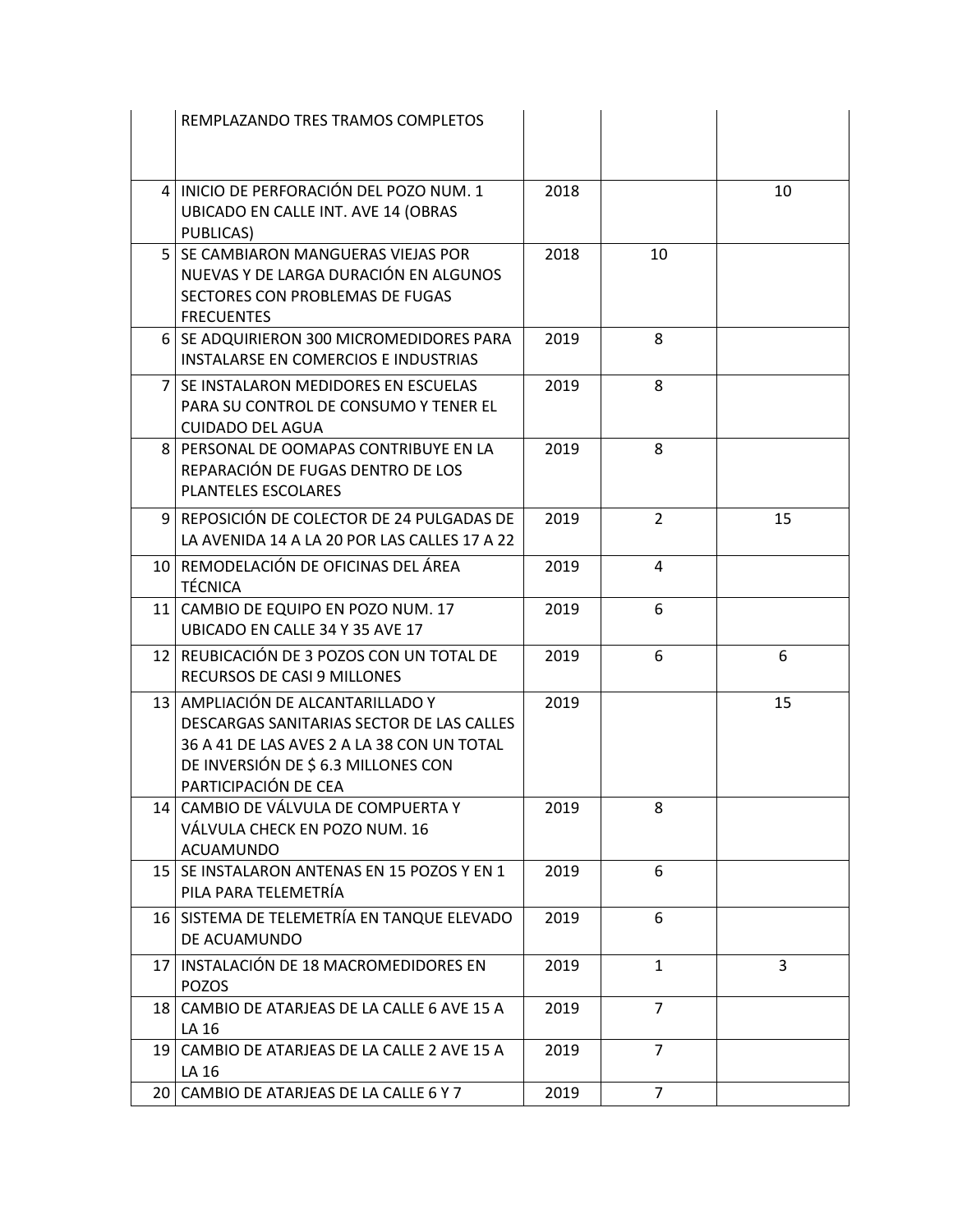|                 | <b>AVENIDA 12</b>                                                                                           |      |                |                |
|-----------------|-------------------------------------------------------------------------------------------------------------|------|----------------|----------------|
| 21 <sub>1</sub> | CAMBIO DE MOTOR Y BOMBA SUMERGIBLE EN<br>POZO NUM. 5 UBICADO EN CALLE 2 AVE 33 Y 34                         | 2019 | 5              |                |
|                 | 22 CAMBIO DE MOTOR Y BOMBA SUMERGIBLE EN<br>POZO NUM 6 UBICADO EN CALLE 15 Y 16 AVE<br>30                   | 2019 | 5              |                |
| 23 <sub>1</sub> | REMODELACIÓN DE OFICINAS DE TELEMETRÍA Y<br>EQUIPO DEL ÁREA TÉCNICA                                         | 2019 | 4              | 6              |
| 24 I            | REHABILITACIÓN DEL POZO NUM. 21 UBICADO<br>EN CALLE 38 Y 39 AVE 14                                          | 2019 | 6              | 4              |
|                 | 25 REPOSICIÓN DEL EMISOR DEL DRENAJE CON UN<br>COSTO DE 6,8 MILLONES POR PARTE DEL<br><b>FONDEN</b>         | 2020 | $\overline{2}$ | 12             |
|                 | 26 PILA DE ALMACENAMIENTO EN CALLE 29 AVE<br>44 A CON UNA INVERSIÓN \$4.8 MILLONES                          | 2020 | $\overline{2}$ | 16             |
|                 | 27 LINEA DE CONDUCCIÓN DE LA PILA UBICADA EN<br>29 Y 44A AL RESERVORIO UBICADO CARRETERA<br>Y <sub>56</sub> | 2020 | $\overline{2}$ | 15             |
|                 | 28 CONSTRUCCIÓN DEL PRIMER RESERVORIO EN<br>CALLE CARRETERA Y AVENIDA 56                                    | 2020 | $\overline{2}$ | 10             |
|                 | 29 CONSTRUCCIÓN DEL NUEVO EDIFICIO DE<br>OFICINA UBICADO CALLE INT. AVE 15                                  | 2020 | 15             |                |
|                 | 30 I INSTALACIÓN DE CONDUCCIÓN DE AGUA DE 8<br>PULG DE CALLE 24 A LA 29 POR AVENIDA 36                      | 2020 | 6              |                |
|                 | 31   CAMBIA DE ATARJEAS FASE 1 DEL ALAMITO                                                                  | 2020 | $\overline{2}$ | 12             |
| 32 I            | CAMBIO DE SUBCOLECTOR DE 14 PULG EN<br>CALLE 9 AVENIDAS 7 Y 8                                               | 2020 | $\overline{7}$ |                |
| 33 I            | CAMBIO DE LÍNEA DE DRENAJE EN TRABAJOS DE<br><b>EMISOR COL EJIDAL 1</b>                                     | 2020 | $\overline{2}$ | $\overline{7}$ |
| 34 I            | CONSTRUCCIÓN DE PILA DE REGISTRO PARA<br>ACEPTAR AGUAS TRATADAS DE DOUGLAS                                  | 2020 | 5              | $\overline{2}$ |
|                 | <b>TOTAL DE EMPLEOS:</b>                                                                                    |      | 177            | 139            |

| NO. | <b>OBRAS GESTIONADAS POR AYUNTAMIENTO</b><br><b>CON INSTANCIAS FEDERALES</b> | <b>AÑO</b> | NO.<br><b>EMPLEADOS</b> |
|-----|------------------------------------------------------------------------------|------------|-------------------------|
|     | MANTENIMIENTO CARRETERO AGUA PRIETA CUERPO SUR                               | 2018       | 12                      |
|     | PUENTE CUERPO SUR RIO AGUA PRIETA                                            | 2019       | 60                      |
| 3   | CARRETERA AGUA PRIETA / CANANEA KM 14 A 21                                   | 2019       | 40                      |
| 4   | CARRETERA AGUA PRIETA JANOS                                                  | 2019       | 30                      |
| 5   | CARRETERA AGUA PRIETA / CANANEA KM 21 A 28                                   | 2020       | 40                      |